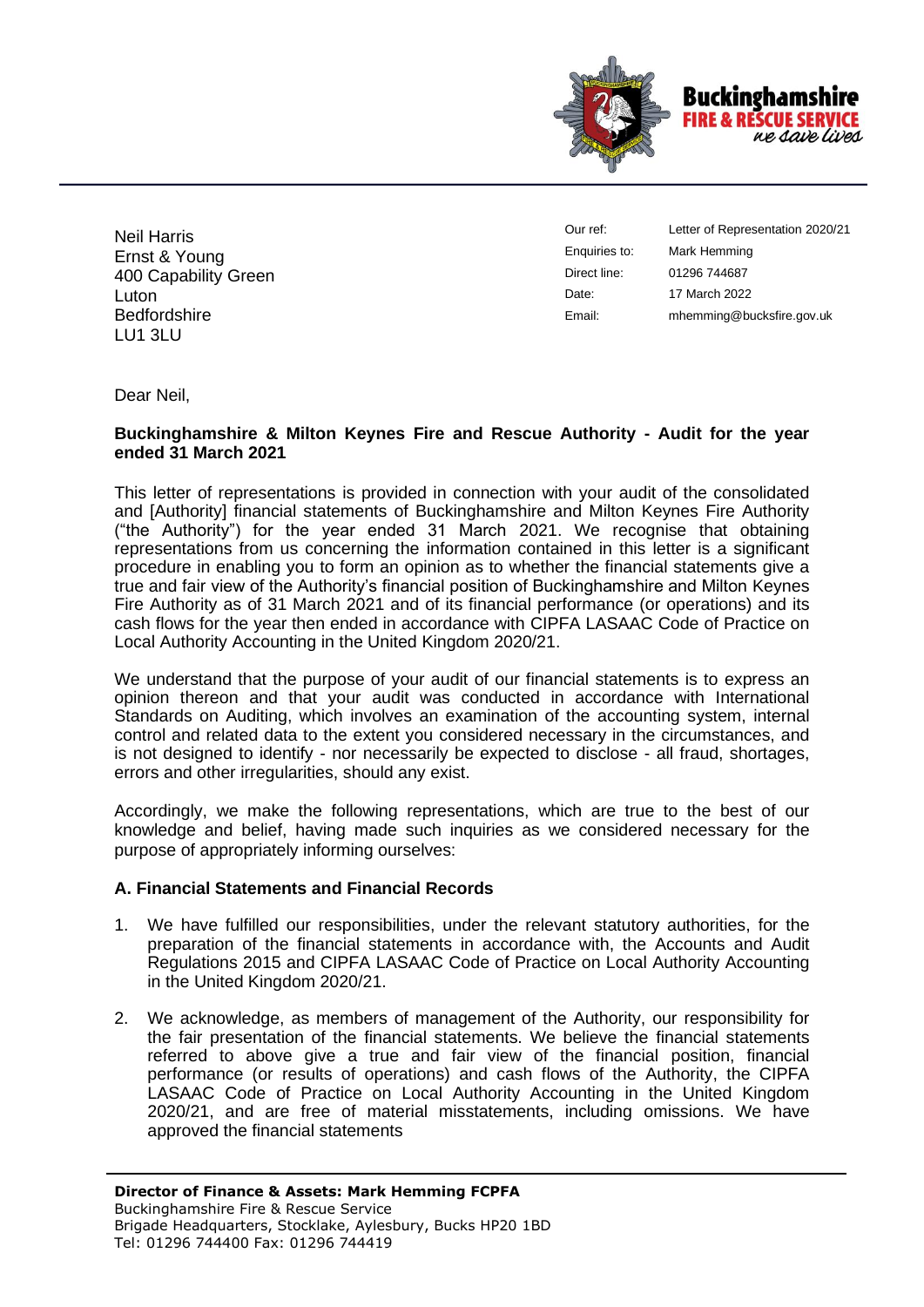

- 3. The significant accounting policies adopted in the preparation of the financial statements are appropriately described in the financial statements.
- 4. As members of management of the Authority, we believe that the have a system of internal controls adequate to enable the preparation of accurate financial statements in accordance with the CIPFA LASAAC Code of Practice on Local Authority Accounting in the United Kingdom 2020/21that are free from material misstatement, whether due to fraud or error. We have disclosed to you any significant changes in our processes, controls, policies and procedures that we have made to address the effects of the COVID-19 pandemic on our system of internal controls.
- 5. We believe that the effects of any unadjusted audit differences, summarised in the accompanying schedule, accumulated by you during the current audit and pertaining to the latest period presented are immaterial, both individually and in the aggregate, to the Authority financial statements taken as a whole. We have not corrected these differences identified and brought to our attention by the Auditor because the differences identified equate to a value that is immaterial. Furthermore, an Internal Audit on Core Financial Controls is carried out annually which audits the adequacy and effectiveness of the system of internal controls. The consistent substantive audit rating gives confidence and reassurance that the systems of controls we have in place to manage and mitigate financial and non-financial risks to the system does not warrant adjusting the immaterial differences identified by the Auditors.

#### **B. Non-compliance with law and regulations, including fraud**

- 1. We acknowledge that we are responsible for determining that the Authority's activities are conducted in accordance with laws and regulations and that we are responsible for identifying and addressing any noncompliance with applicable laws and regulations, including fraud.
- 2. We acknowledge that we are responsible for the design, implementation and maintenance of internal controls to prevent and detect fraud.
- 3. We have disclosed to you the results of our assessment of the risk that the financial statements may be materially misstated as a result of fraud.
- 4. We have no knowledge of any identified or suspected non-compliance with laws or regulations, including fraud that may have affected the Authority (regardless of the source or form and including without limitation, any allegations by "whistleblowers"), including non-compliance matters:
	- involving financial statements;
	- related to laws and regulations that have a direct effect on the determination of material amounts and disclosures in the consolidated or Authority's financial statements;
	- related to laws and regulations that have an indirect effect on amounts and disclosures in the financial statements, but compliance with which may be fundamental to the operations of the Authority's activities, its ability to continue to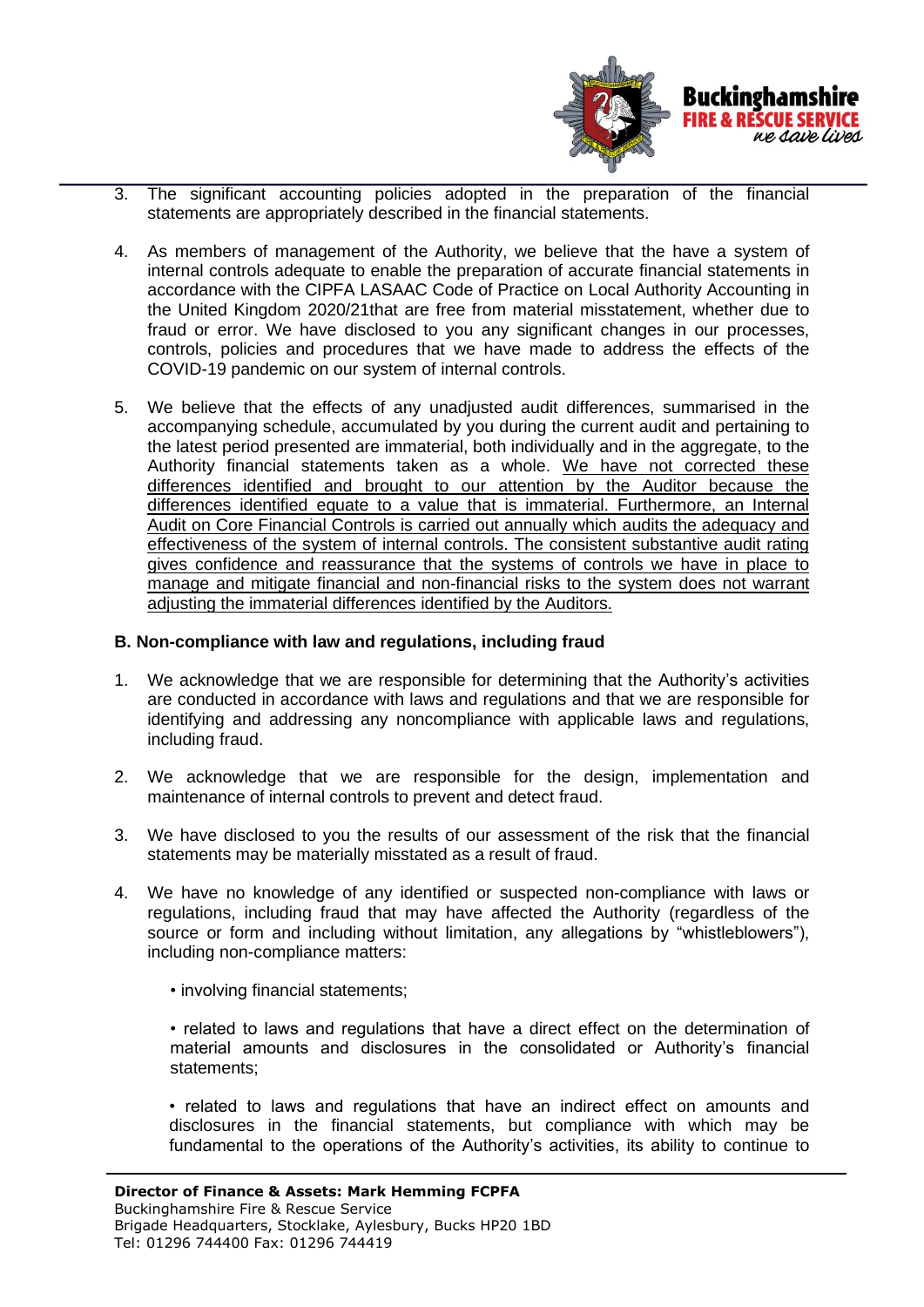

operate, or to avoid material penalties;

• involving management, or employees who have significant roles in internal controls, or others; or

• in relation to any allegations of fraud, suspected fraud or other noncompliance with laws and regulations communicated by employees, former employees, analysts, regulators or others.

## **C. Information Provided and Completeness of Information and Transactions**

1. We have provided you with:

• Access to all information of which we are aware that is relevant to the preparation of the financial statements such as records, documentation and other matters;

• Additional information that you have requested from us for the purpose of the audit; and

• Unrestricted access to persons within the entity from whom you determined it necessary to obtain audit evidence.

- 2. All material transactions have been recorded in the accounting records and all material transactions, events and conditions are reflected in the financial statements, including those related to the COVID-19 pandemic.
- 3. We have made available to you all minutes of the meetings of the Authority, the Executive Committee and the Overview and Audit Committee held through the year to the most recent meeting on the following date: 09 February 2022.
- 4. We confirm the completeness of information provided regarding the identification of related parties. We have disclosed to you the identity of the Authority's related parties and all related party relationships and transactions of which we are aware, including sales, purchases, loans, transfers of assets, liabilities and services, leasing arrangements, guarantees, non-monetary transactions and transactions for no consideration for the year ended, as well as related balances due to or from such parties at the year end. These transactions have been appropriately accounted for and disclosed in the financial statements.
- 5. We believe that the methods, significant assumptions and the data we used in making accounting estimates and related disclosures are appropriate and consistently applied to achieve recognition, measurement and disclosure that is in accordance with CIPFA LASAAC Code of Practice on Local Authority Accounting in the United Kingdom 2020/21.
- 6. We have disclosed to you, and the Authority has complied with, all aspects of contractual agreements that could have a material effect on the financial statements in the event of non-compliance, including all covenants, conditions or other requirements of all outstanding debt.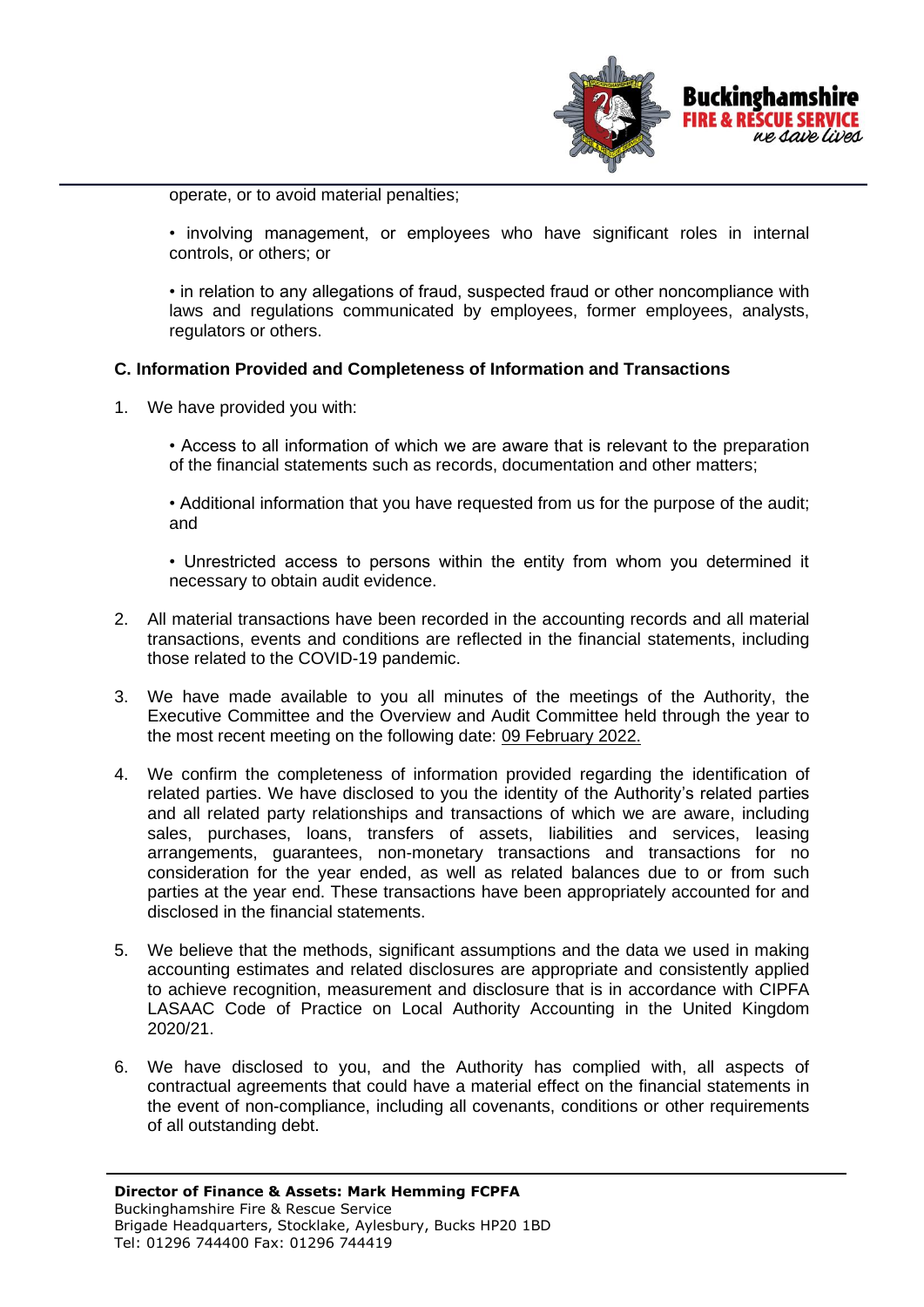

7. From 11 November 2020, the date of our last management representation letter, through the date of this letter we have disclosed to you any unauthorized access to our information technology systems that either occurred or to the best of our knowledge is reasonably likely to have occurred based on our investigation, including of reports submitted to us by third parties (including regulatory agencies, law enforcement agencies and security consultants) , to the extent that such unauthorized access to our information technology systems is reasonably likely to have a material impact to the financial statements, in each case or in the aggregate.

# **D. Liabilities and Contingencies**

- 1. All liabilities and contingencies, including those associated with guarantees, whether written or oral, have been disclosed to you and are appropriately reflected in the financial statements.
- 2. We have informed you of all outstanding and possible litigation and claims, whether or not they have been discussed with legal counsel.
- 3. We have recorded and/or disclosed, as appropriate, all liabilities related to litigation and claims, both actual and contingent.

## **E. Going Concern**

1. The Statement of Accounting Policies in the financial statements discloses all the matters of which we are aware that are relevant to the Authority's ability to continue as a going concern, including significant conditions and events, our plans for future action, and the feasibility of those plans.

## **F. Subsequent Events**

1. There have been no events, including events related to the COVID-19 pandemic, subsequent to year end which require adjustment of or disclosure in the financial statements or notes thereto.

## **G. Other information**

- 1. We acknowledge our responsibility for the preparation of the other information. The other information comprises the narrative statement.
- 2. We confirm that the content contained within the other information is consistent with the financial statements.

## **H. Ownership of Assets**

1. Except for assets recognised as right-of-use assets in accordance with IFRS 16 Leases, the Authority has satisfactory title to all assets appearing in the balance sheet, and there are no liens or encumbrances on the Authority's assets, nor has any asset been pledged as collateral. All assets to which the Authority has satisfactory title appear in the balance sheet.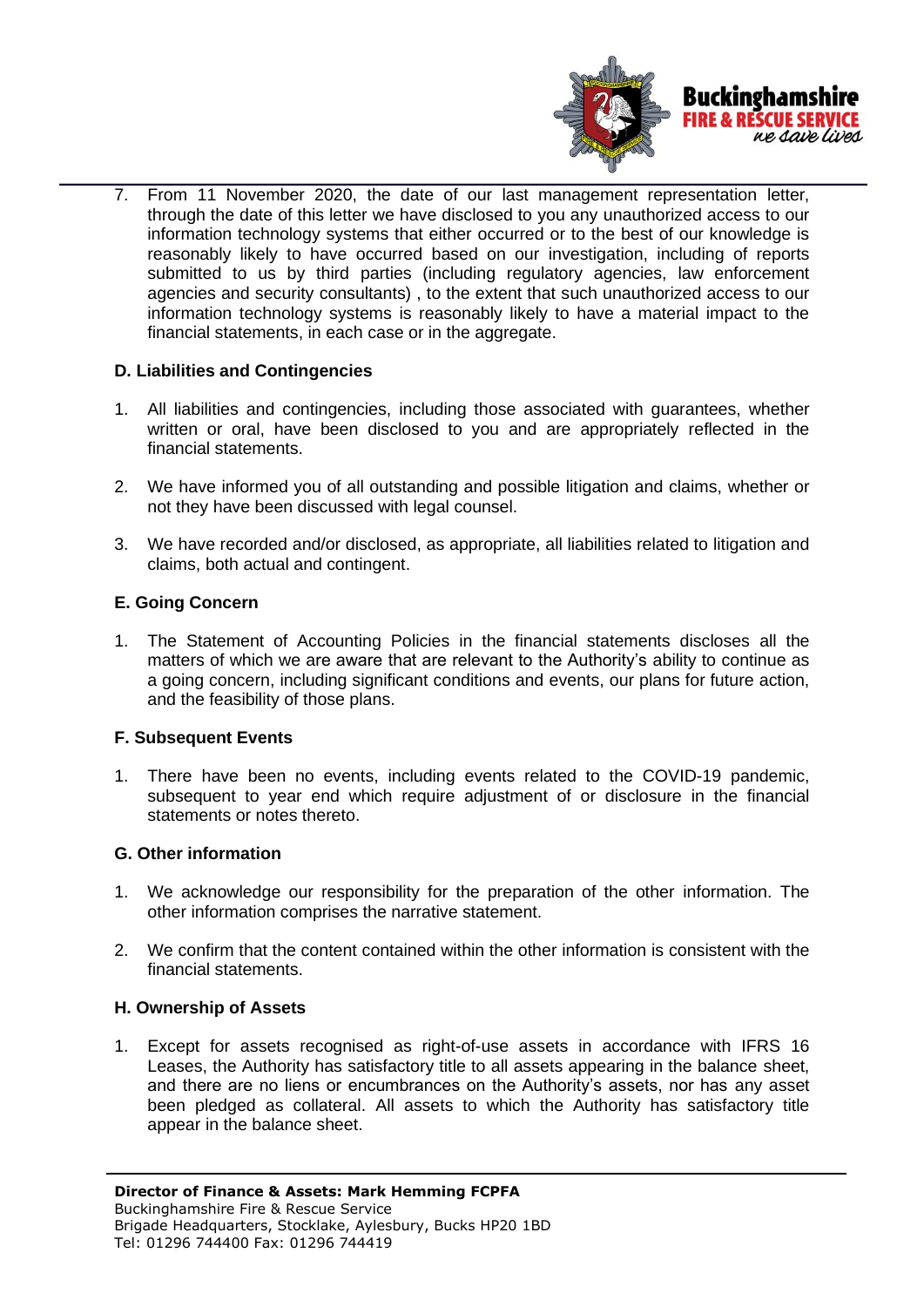

- 2. All agreements and options to buy back assets previously sold have been properly recorded and adequately disclosed in the financial statements.
- 3. There are no formal or informal compensating balance arrangements with any of our cash and investment accounts.

#### **I. Reserves**

1. We have properly recorded or disclosed in the Authority financial statements the useable and unusable reserves.

#### **J. Contingent Liabilities**

- 1. We are unaware of any violations or possible violations of laws or regulations the effects of which should be considered for disclosure in the financial statements or as the basis of recording a contingent loss (other than those disclosed or accrued in the financial statements).
- 2. We are unaware of any known or probable instances of non-compliance with the requirements of regulatory or governmental authorities, including their financial reporting requirements, and there have been no communications from regulatory agencies or government representatives concerning investigations or allegations of non-compliance, except for matters of routine, normal, recurring nature none of which involves any allegations of noncompliance with laws or regulations that should be considered for disclosure in the financial statements or as a basis for recording a loss contingency.

## **K. Use of the Work of a Specialist**

1. We agree with the findings of the specialists that we engaged to evaluate the fair value of property, plant and equipment and the IAS19 actuarial valuations of pension liabilities and have adequately considered the qualifications of the specialists in determining the amounts and disclosures included in the financial statements and the underlying accounting records. We did not give or cause any instructions to be given to the specialists with respect to the values or amounts derived in an attempt to bias their work, and we are not otherwise aware of any matters that have had an effect on the independence or objectivity of the specialists.

#### **L. Pension Liability and PPE Estimates**

- 1. We confirm that the significant judgments made in making the pension liability and property, plant and equipment have taken into account all relevant information and the effects of the COVID-19 pandemic of which we are aware.
- 2. We believe that the selection or application of the methods, assumptions and data used by us have been consistently and appropriately applied or used in making the pension liability and property, plant and equipment estimates.
- 3. We confirm that the significant assumptions used in making the pension liability and property, plant and equipment estimates appropriately reflect our intent and ability to